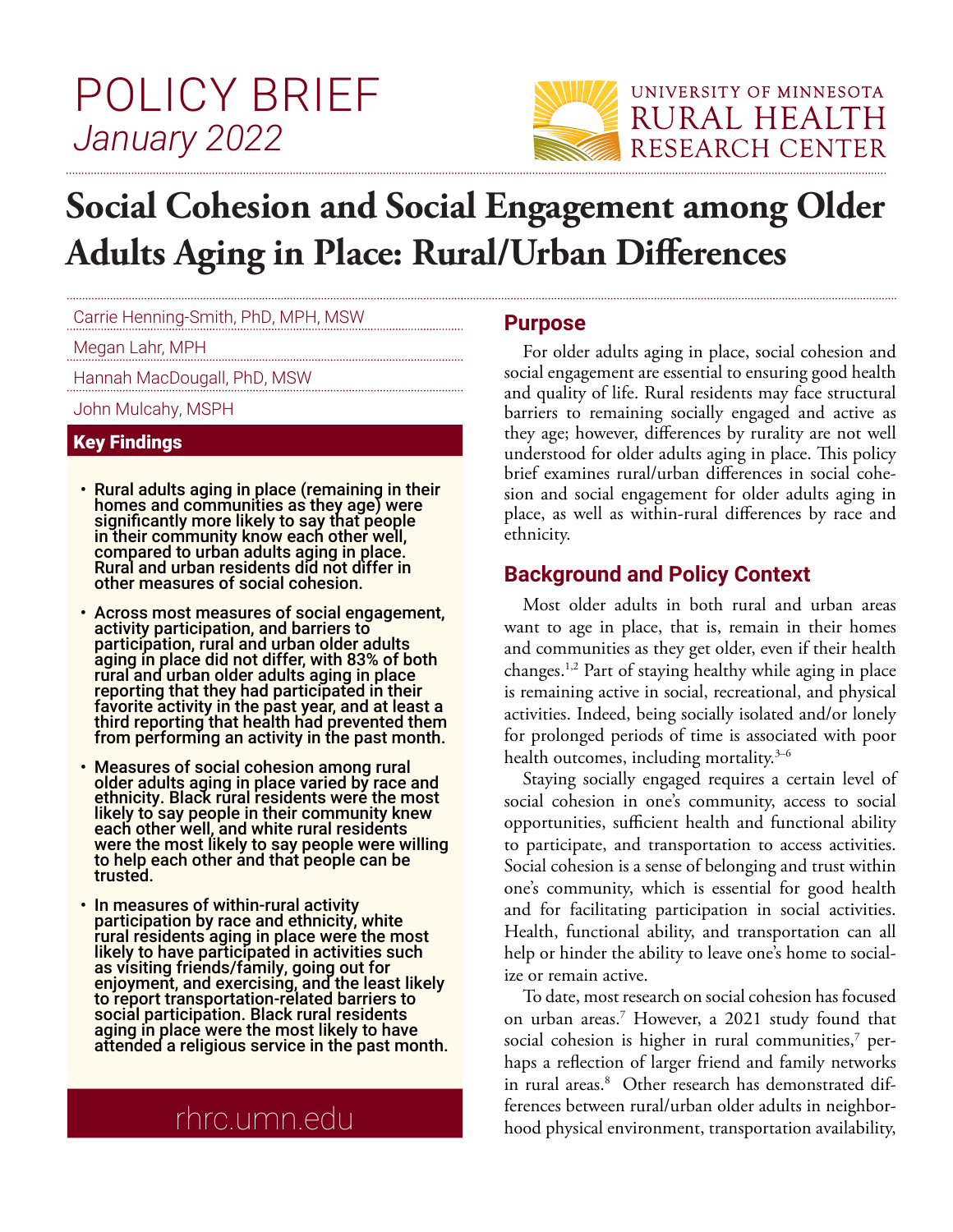

and health status,<sup>9,10</sup> all of which might lead to structural barriers to social engagement.<sup>11</sup> Yet, less is known about whether and how differences in social cohesion apply to older adults aging in place. Understanding how social well-being differs for older adults aging in place by rural/ urban location is critical to designing policies and programs to support good health and quality of life. Further, because of the impacts of structural racism on the health and social well-being of rural residents,<sup>12</sup> including older adults,<sup>8</sup> is it also important to identify within-rural differences in social engagement by race and ethnicity.

## **Approach**

For this study, we used data from Round 9 (2019) of the National Health and Aging Trends Study (NHATS). The NHATS is a nationally-representative survey of Medicare beneficiaries age 65 and older, which has been collected annually since 2011. We limited our analyses to respondents who were living in the community and had not moved from their home since baseline (n=3,343). This means that respondents had not moved since first enrolling in the NHATS (2011 for most respondents). In our sample, respondents reported living in their homes for an average of 27 years.

We conducted bivariate analyses identifying rural/urban differences in three measures of social cohesion; participation in social, physical, and recreational activities; and barriers to participation because of transportation or health status. We used chi-squared tests to detect significant differences by rurality and used survey weights for analyses. We also conducted within-rural analyses by race and ethnicity (non-Hispanic white, non-Hispanic Black,

#### Social Cohesion and Social Engagement among Older Adults Aging in Place: Rural/Urban Differences

and other; "other" includes Native American/Alaskan Native, Hispanic/Latino ethnicity, Asian, Pacific Islander, and multi-racial; "other" group is used because of the relatively small sample size.) When single sampling unit per strata observations were encountered in this sub-population analysis, we assumed certainty units for standard error calculations. Rural location was defined according of the Office of Management and Budget definition, using non-metropolitan counties to identify rural residence.<sup>13</sup> This definition of rural was used as it is the measure available in the NHATS public use files.

## **Results**

Table 1 shows differences in three measures of social cohesion by rural/urban location. Rural residents aging in place were significantly more likely to say that people in their community know each other well (89% vs. 83%, p<0.001), but rural and urban residents did not differ in their perception of community members being willing to help each other or whether people in their community can be trusted.

Across most measures of social engagement, activity participation, and barriers to participation, rural and urban older adults aging in place did not differ (Table 2). However, rural older adults aging in place were more likely to have volunteered in the past month (33% vs.

#### **Table 1. Differences in Social Cohesion**

|                                                                                                          |                                                                                  | <b>Rural Urban P-value</b> |
|----------------------------------------------------------------------------------------------------------|----------------------------------------------------------------------------------|----------------------------|
| People know each other well                                                                              |                                                                                  | $0.89$ 0.83 $\leq 0.001$   |
| People willing to help each other $\begin{array}{ c c c c c c } \hline 0.94 & 0.93 \\\hline \end{array}$ |                                                                                  | 0.566                      |
| People can be trusted                                                                                    | $\begin{array}{ c c c c c c c c } \hline 0.93 & 0.92 & 0.650 \hline \end{array}$ |                            |

## **Table 2. Differences in Social Engagement and Barriers to Participation**

|                                                                     | <b>Rural</b> | <b>Urban</b> | P-value |
|---------------------------------------------------------------------|--------------|--------------|---------|
| Visited family or friend that doesn't live with you in last month   | 0.89         | 0.87         | 0.503   |
| Attended religious service in last month                            | 0.61         | 0.54         | 0.756   |
| Attended club, class, or other religious service in last month      | 0.36         | 0.41         | 0.174   |
| Go out for enjoyment in the last month                              | 0.82         | 0.81         | 0.833   |
| Worked for pay in last month                                        | 0.18         | 0.19         | 0.760   |
| Did volunteer work in last month                                    | 0.33         | 0.26         | < 0.05  |
| Was a caregiver for someone else in last month                      | 0.20         | 0.21         | 0.659   |
| Walked for exercise in the last month                               | 0.57         | 0.63         | < 0.05  |
| Performed vigorous exercise in the last month                       | 0.44         | 0.44         | 0.837   |
| Perform their self-reported favorite activity in the last year      | 0.83         | 0.83         | 0.913   |
| Health prevented you from performing activity in last month         | 0.35         | 0.33         | 0.512   |
| Transportation prevented you from performing activity in last month | 0.03         | 0.06         | < 0.05  |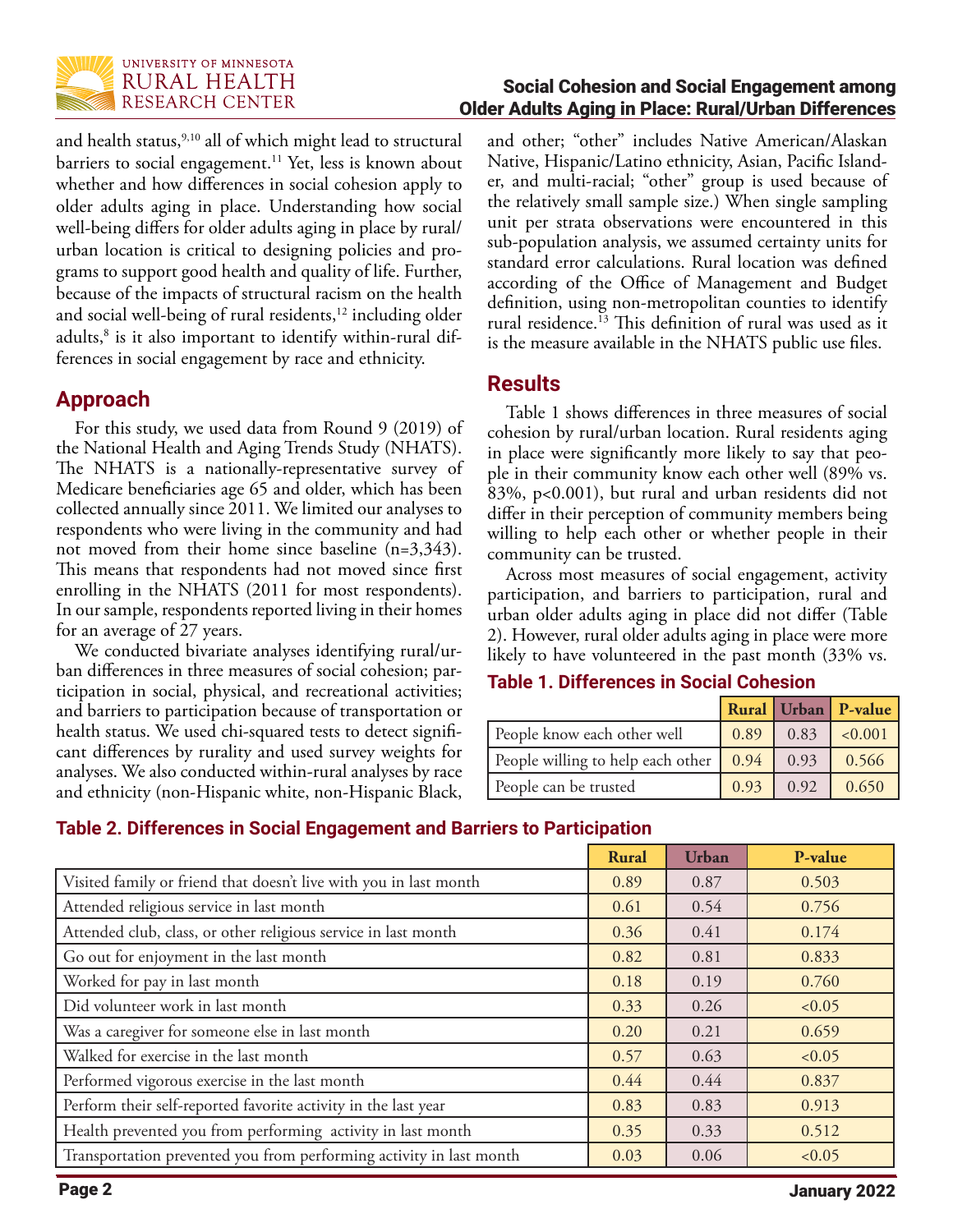

|                                   | White | <b>Black</b> | Other | P-value |
|-----------------------------------|-------|--------------|-------|---------|
| People know each other well       | 0.90  | 0.93         | 0.80  | 0.08    |
| People willing to help each other | 0.94  | 0.91         | 0.85  | < 0.001 |
| People can be trusted             | 0.94  | 0.88         | 0.86  | < 0.01  |

#### **Table 3. Within-Rural Differences by Race in Social Cohesion by Race and Ethnicity**

26%, p<0.05) and less likely to have walked for exercise in the past month (57% vs. 63%, <0.05). Eighty-three percent of both rural and urban older adults aging in place reported that they had participated in their favorite activity in the past year. Rural residents were less likely to report that transportation had prevented them from participating in an activity in the past month (3% vs. 6%, p<0.05), and at least a third of older adults in both locations reported that health had prevented them from performing an activity in the past month.

Within-rural differences in social cohesion by race and ethnicity are shown in Table 3, with significant differences across two of the three measures. Black rural residents aging in place were the most likely to say that people in their community know each other well (93% vs. 90% for white and 80% for other rural residents aging in place, p=0.08). White rural residents aging in place were more likely than Black or other rural residents aging in place to say that people in their community are willing to help each other and can be trusted.

Table 4 shows within-rural differences in social engagement and barriers to participation by race and ethnicity. Again, there were significant differences across most measures. Black rural residents aging in place were the most likely to have attended a religious service in the past month (73% vs. 61% of white and 47% of "other" rural residents aging in place, p<0.001). White rural residents aging in place were the most likely to have visited family or friends; attended a club, class, or other service; have gone out for enjoyment; volunteered; walked for exercise; performed vigorous exercise; or to have performed their favorite activity in the past year. Across each of those measures, older adults in the "other" race and ethnicity category were the least likely to have participated. White rural residents were significantly less likely than Black or "other" rural residents to report that transportation was a barrier to social engagement (3% vs. 6% and 7%, respectively, p<0.001).

## **Discussion and Implications**

Our analysis of the NHATS data shows that most older adults aging in place are active members of their communities, in both rural and urban areas. Because there was not a significant urban/rural difference among individuals aging in place with regard to perceptions about peoples' willingness to help one another and whether people could be trusted, aging in place may play a role in fostering social cohesion across geo-

| and Ethnicity                                                     |       |              |       |         |  |
|-------------------------------------------------------------------|-------|--------------|-------|---------|--|
|                                                                   | White | <b>Black</b> | Other | P-value |  |
| Visited family or friend that doesn't live with you in last month | 0.90  | 0.89         | 0.72  | < 0.001 |  |
| Attended religious service in last month                          | 0.61  | 0.73         | 0.47  | < 0.001 |  |
| Attended club, class, or other religious service in last month    | 0.38  | 0.20         | 0.28  | < 0.01  |  |
| Go out for enjoyment in the last month                            | 0.85  | 0.66         | 0.59  | < 0.001 |  |
| Worked for pay in last month                                      | 0.18  | 0.10         | 0.26  | < 0.05  |  |
| Did volunteer work in last month                                  | 0.36  | 0.18         | 0.16  | < 0.001 |  |
| Was a caregiver for someone else in last month                    | 0.21  | 0.11         | 0.19  | 0.104   |  |
| Walked for exercise in the last month                             | 0.58  | 0.44         | 0.49  | < 0.001 |  |
| Performed vigorous exercise in the last month                     | 0.47  | 0.22         | 0.22  | < 0.001 |  |
| Perform their self-reported favorite activity in the last year    | 0.85  | 0.79         | 0.58  | < 0.001 |  |
| Health prevented you from performing activity in last month       | 0.34  | 0.43         | 0.46  | 0.078   |  |

Transportation prevented you from performing activity in last month  $0.03 \, 0.06 \, 0.07 \, 0.07$ 

## **Table 4. Within-Rural Differences in Social Engagement and Barriers to Participation by Race**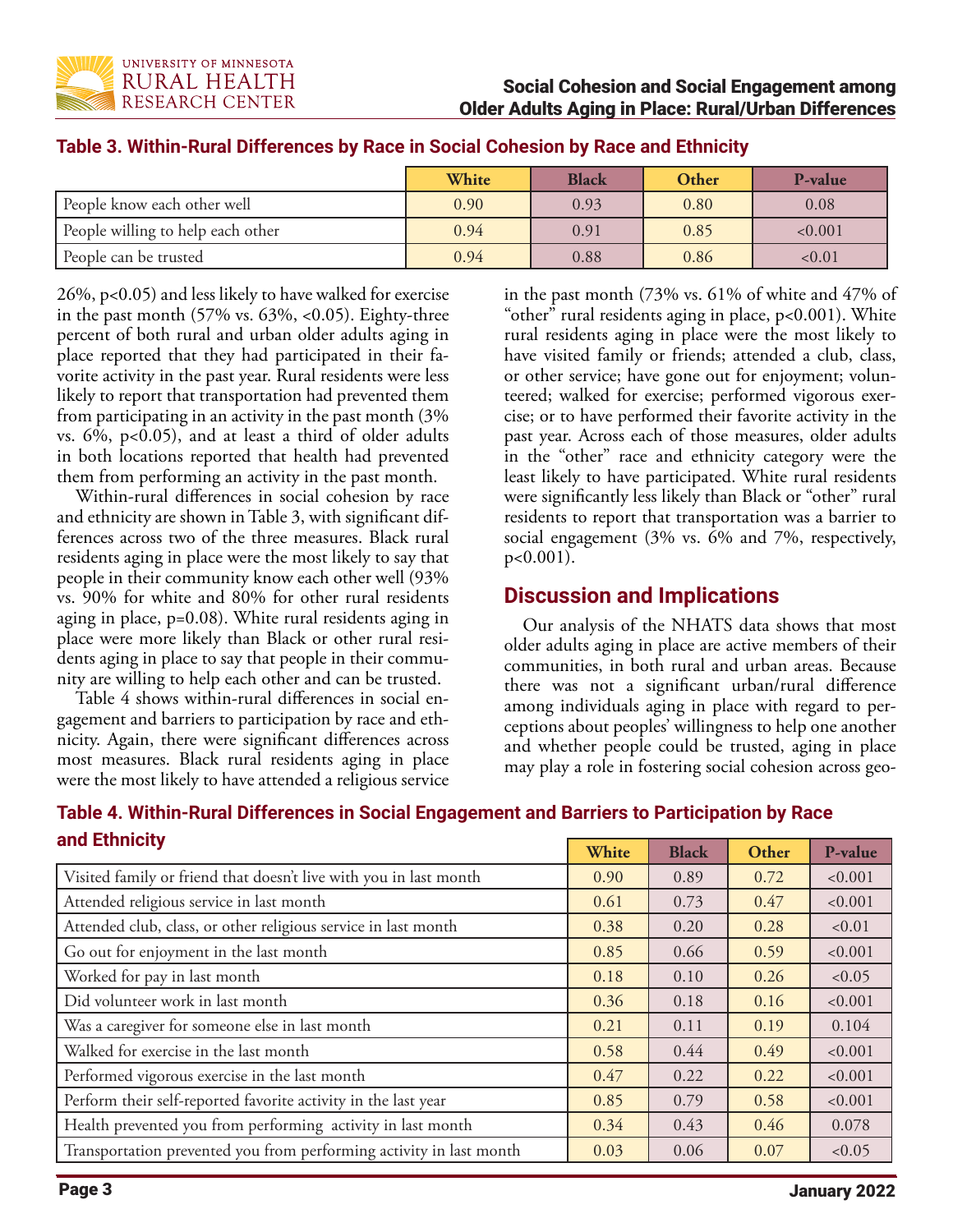

Social Cohesion and Social Engagement among Older Adults Aging in Place: Rural/Urban Differences

graphical contexts.<sup>14,15</sup> However, rural older adults aging in place were more likely to say that people know each other well, and more likely to have volunteered in the past month. But, rural residents aging in place were less likely to have walked for exercise in the past month. This aligns with previous research showing poorer health behaviors among rural residents<sup>16</sup> and may be indicative of structural barriers to activities like walking. Many rural residents lack safe places to walk (e.g., sidewalks) and improvement in such infrastructure may facilitate more active social opportunities for rural older adults aging in place.

Overall, approximately one-third of all older adults, in both rural and urban locations, said that health prevented them from participating in an activity in the last month. This highlights the importance of supporting good health among older adults aging in place so that they can remain active and socially engaged. It also underscores the importance of providing activity options that are accessible to a range of physical abilities and health statuses;<sup>17</sup> such as online exercise classes, book clubs, and other virtual activities spurred on by the COVID-19 pandemic. However, providing such options in rural areas requires improving equitable access to affordable, reliable broadband Internet.<sup>18</sup>

Perhaps counterintuitively, rural residents aging in place were less likely than urban residents to say that transportation barriers had prevented them from participating in an activity. It is possible that rural residents aging in place are more likely to get rides from friends and neighbors, owing to the stronger social cohesion that they report. Rural residents are also more likely to drive themselves somewhere, even if they have a health condition that makes doing so less safe.19 Meanwhile, urban older adults may be more likely to experience challenges with parking, traffic congestion, and public transportation.It is also possible that rural residents aging in place have fewer activities to choose from or choose opportunities closer to home, making them less likely to report missing out on activities because of transportation. The intersection between transportation and social well-being among rural residents aging in place is an important area of future research.

Finally, the differences we identified among rural residents by race and ethnicity highlight an important opportunity to improve equitable access to social wellbeing for older adults aging in place. With the exception of participation in religious services, Black rural residents aging in place reported lower rates of participation in social activities than white rural residents. And, rural residents in the "other" race and ethnicity

category reported the lowest social cohesion and participation in activities. We also found that white rural residents aging in place were less likely than their Black or "other" rural counterparts to report transportation barriers to social engagement.

These results may be indicative of structural racism, in which communities with higher proportions of Black, Indigenous, and other people of color (BIPOC) tend to be systematically deprived of resources.<sup>12</sup> This may manifest in terms of access to social infrastructure, community amenities, transportation access, and quality of the built environment for rural BIPOC older adults aging in place.<sup>21</sup> For example, non-Hispanic white rural residents aging in place were significantly more likely to have attended a club or class, walked for exercise, or exercised vigorously in the past month. This is likely indicative of inequitable access to safe places to engage in such opportunities, such as sidewalks, community gathering places, and recreational centers. More research is needed in this area, especially as the sample size of rural older adults aging in place, particularly in the "other" race and ethnicity category, was relatively small in this study. Additional data are needed to better understand nuance within that category and across rural residents.

Overall, this study showed that older adults aging in place are socially engaged and place high amounts of trust in their communities, especially in rural areas. Rural older adults aging in place are vital members of their communities, particularly as many rural places have experienced outmigration of younger adults and declining birth rates. Ensuring the social well-being and quality of life of rural older adults aging in place is paramount to ensuring the vitality of their communities as a whole. Future research and policy discussions should emphasize the importance of social well-being among rural and urban adults in promoting good health outcomes.

### **References**

- 1. Henning-Smith C, Mulcahy J, Lahr M, Tanem J. *Preferences for Long-Term Care Arrangements among Rural and Urban Older Adults.* Minneapolis, MN; 2021. [https://rhrc.umn.edu/](https://rhrc.umn.edu/publication/preferences-for-long-term-care-arrangements-among-rural-and-urban-older-adults/.) [publication/preferences-for-long-term-care-arrangements](https://rhrc.umn.edu/publication/preferences-for-long-term-care-arrangements-among-rural-and-urban-older-adults/.)[among-rural-and-urban-older-adults/.](https://rhrc.umn.edu/publication/preferences-for-long-term-care-arrangements-among-rural-and-urban-older-adults/.) Accessed May 21, 2021.
- 2. Henning-Smith CE, Shippee TP. Expectations about future use of long-term services and supports vary by current living arrangement. *Health Aff (Millwood)*. 2015;34(1):39-47. doi:10.1377/hlthaff.2014.0556 [doi]

3. Holt-Lunstad J, Smith TB, Baker M, Harris T, Stephenson D. Loneliness and Social Isolation as Risk Factors